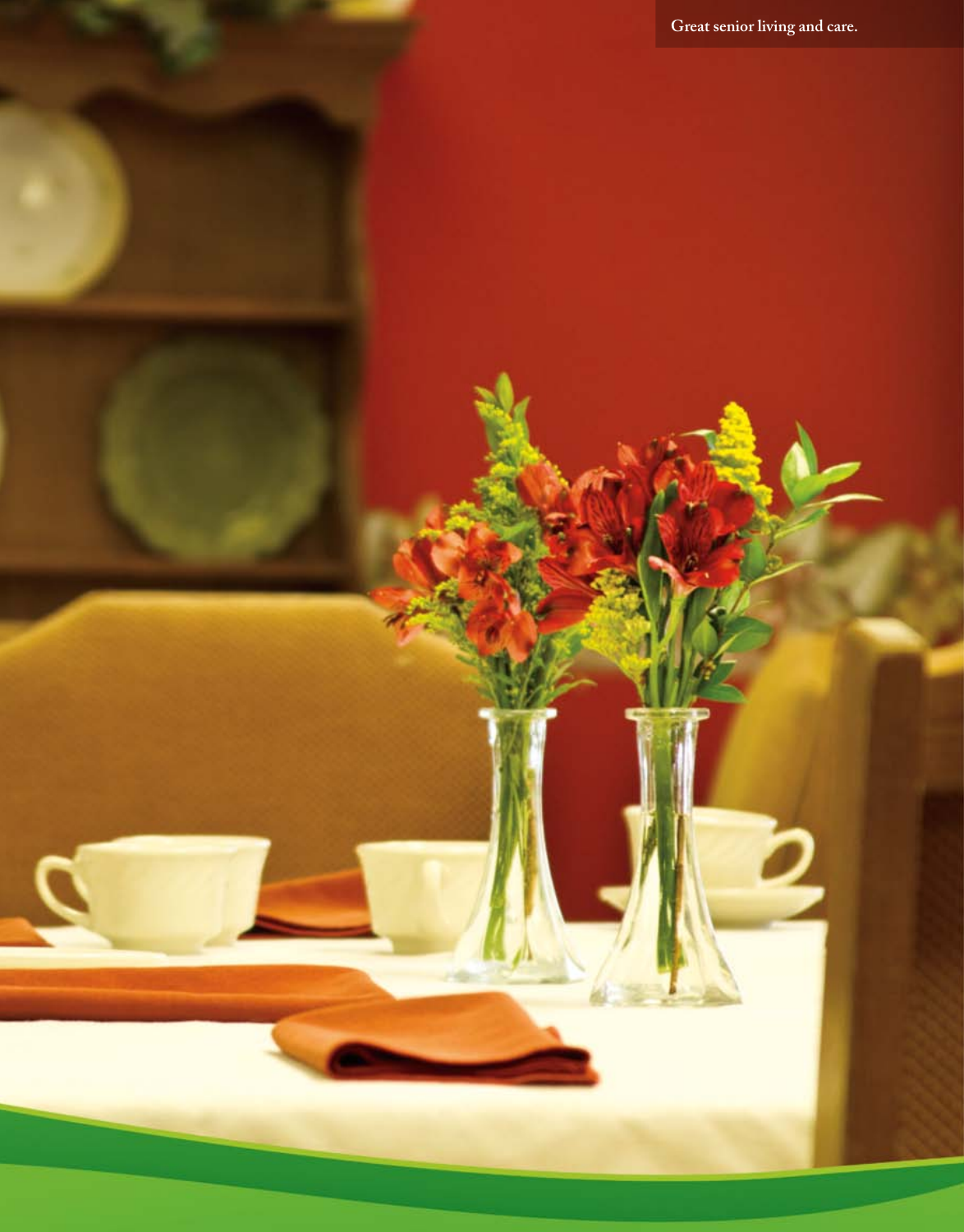### **Locally Owned, Family Operated**

Blue Valley Senior Living and Cambridge Place, its sister facility in Marysville, are owned and operated by Blue Valley Health Care, the largest provider of long-term care, skilled nursing, memory care and assisted living in Marshall County.

The board of directors is composed of local residents who are committed to providing the best senior care available in the area. Blue Valley Senior Living is managed by Arbor Springs Management Services, an organization whose commitment to senior care is and has been its life's work for nearly five decades.

The management and caregiving teams at Blue Valley Senior Living are professionally trained in the most advanced approaches to dealing with the elderly. Their years of experience plus the home-like environment make Blue Valley Senior Living and Cambridge Place the high-quality, high-value senior care facilities in Marshall County. Marshall County is proud of Blue Valley Senior Living and Cambridge Place.

#### **Largest Provider in County**

Local owners

Decades of experience

Professionally trained care teams

On-site nurses 24 hours a day

Medicare certified

On-site physical, occupational and speech therapy



Experience a high level of courtesy and compassion.

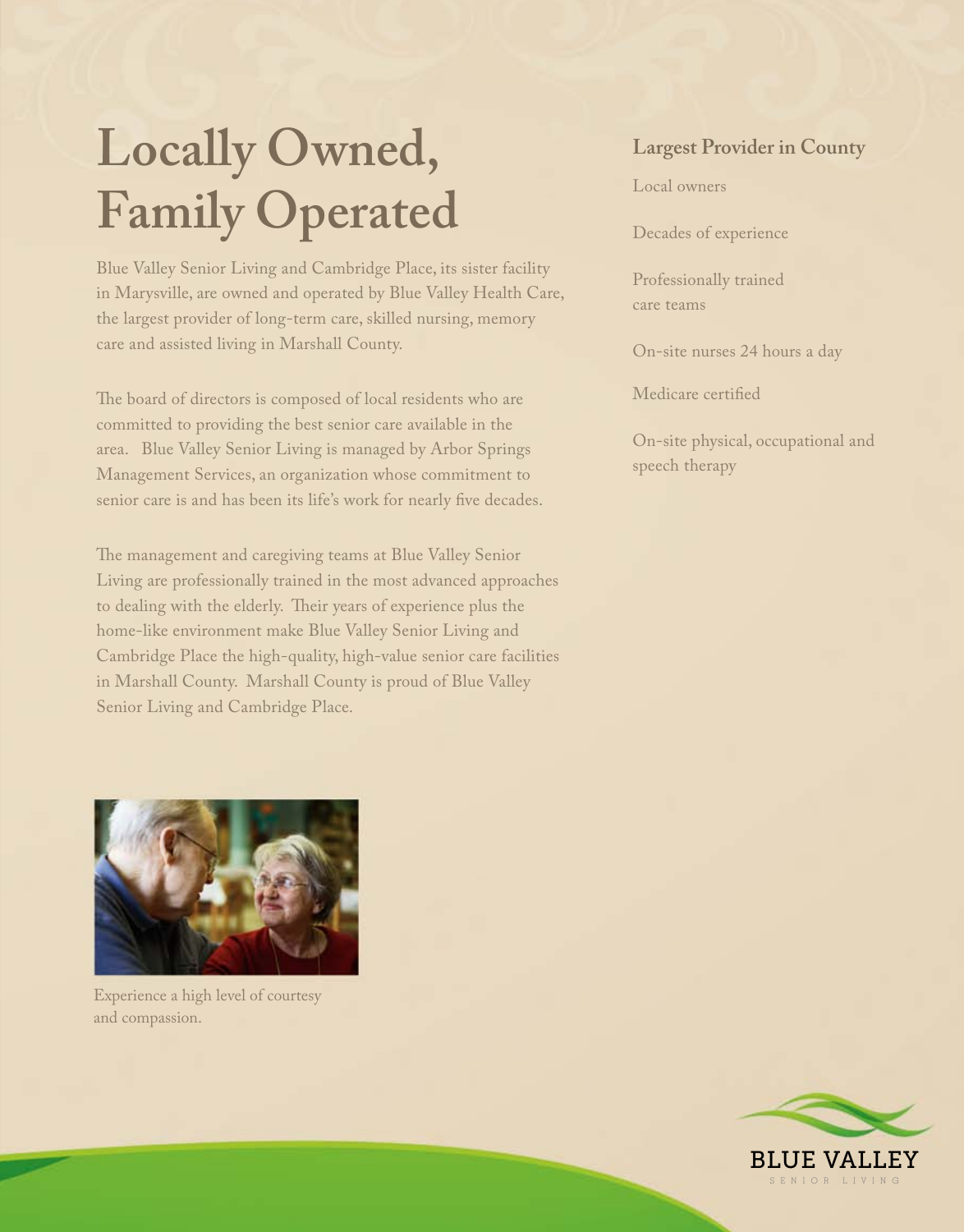



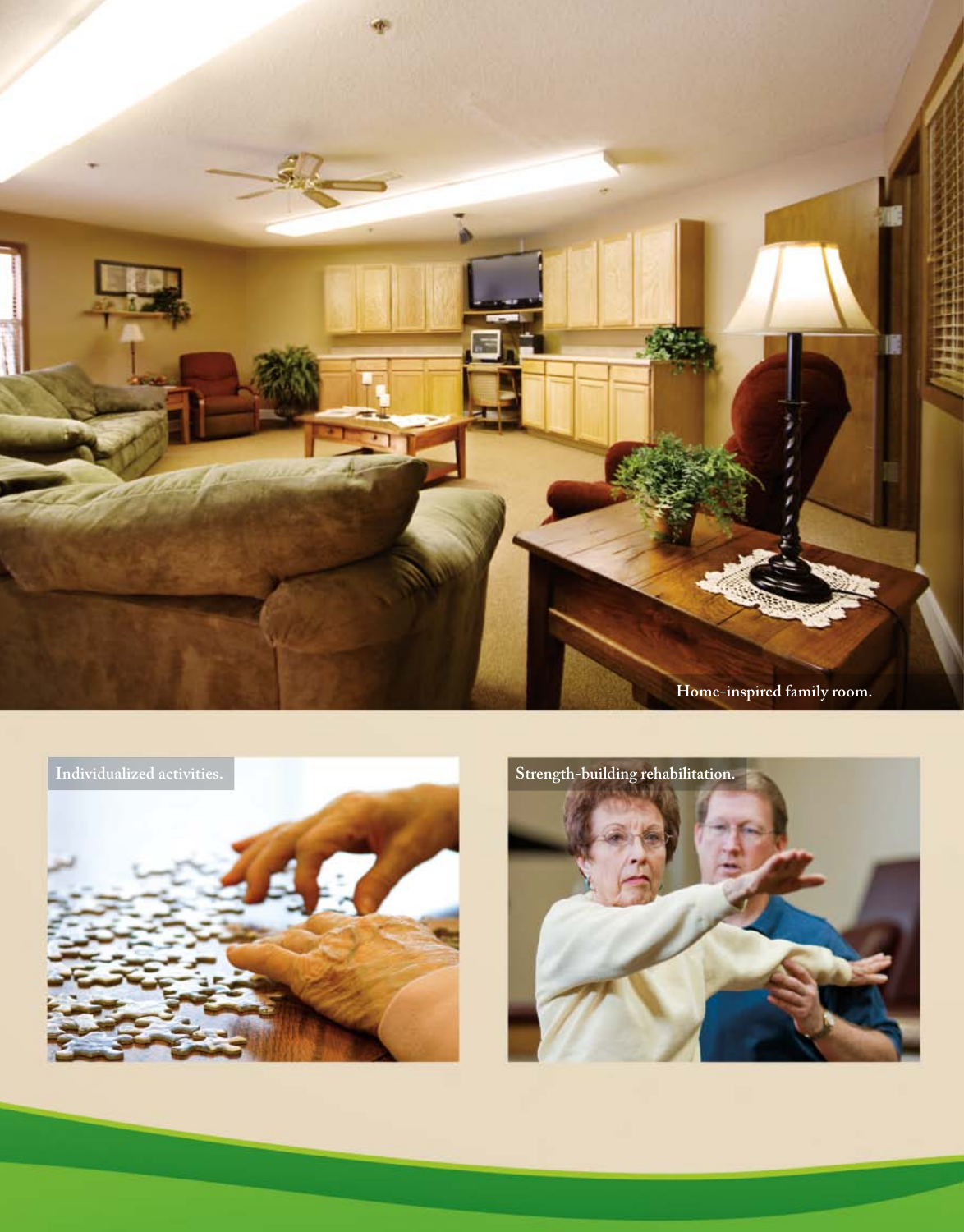# Q**uality Care**

**Holistic care based on decades of experience with the elderly and their families**

Blue Valley Senior Living serves its residents holistically, with appropriate medical care and support; a home-like, secure and comfortable physical environment; an engaging social environment; and care giving that supports the needs of individual residents and their quality of living. Our care helps residents achieve a meaningful life as they age.

The Blue Valley Senior Living care model is administered by a management team, caregivers and medical professionals who are professionally trained in the latest caregiving techniques. Over time, we often become part of the resident's extended family. This gives us a personal stake in the resident's well-being and is the reason we created a care facility that is personal, warm and inviting, with features that include an on-site beauty shop, gym, outdoor patio and chapel.



#### **Features**

Spacious, comfortable, secure rooms Warm, home-like common areas Nutritious and delicious food service Convenient on-site personal services Easily accessed transportation Activities that keep residents engaged in life

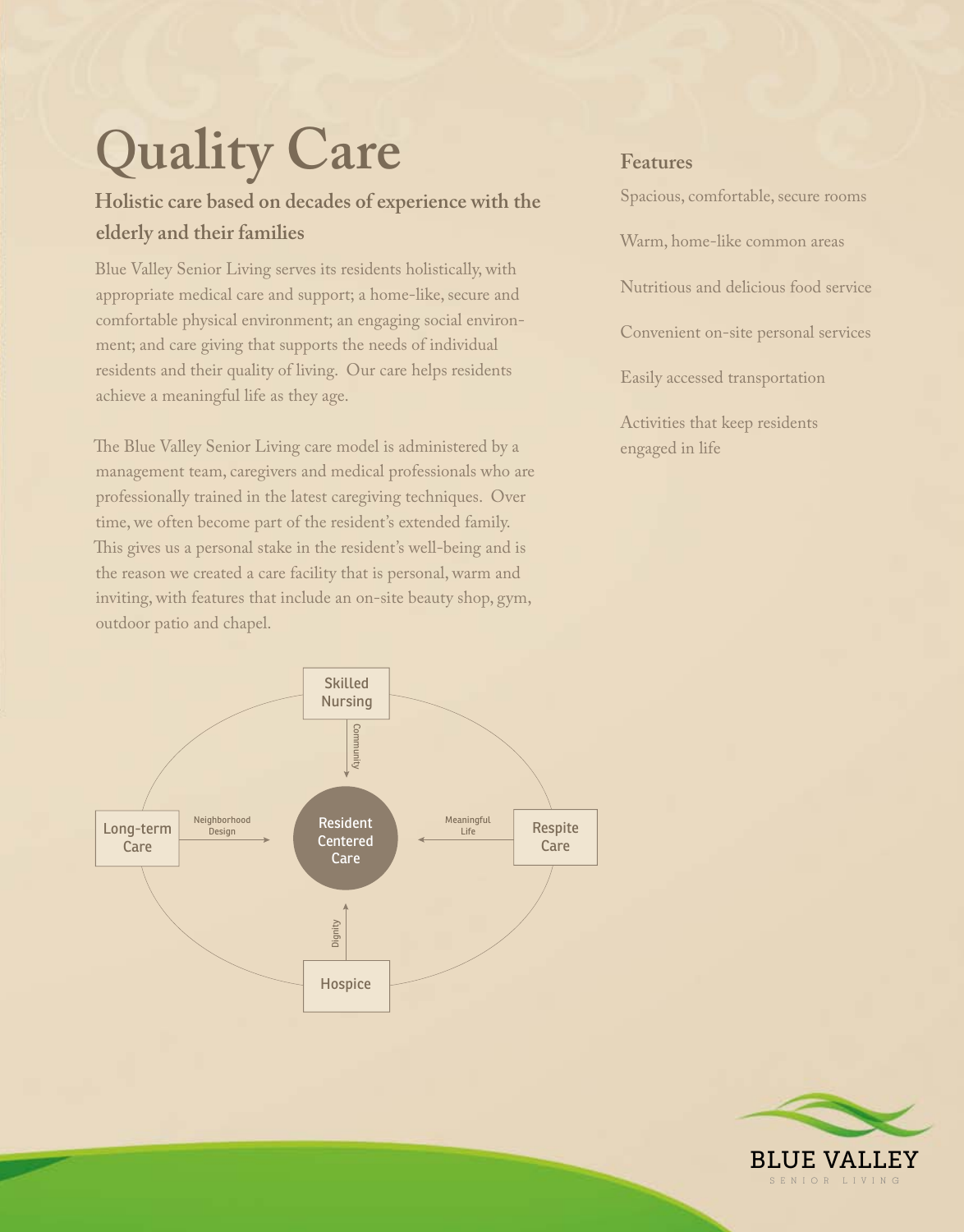



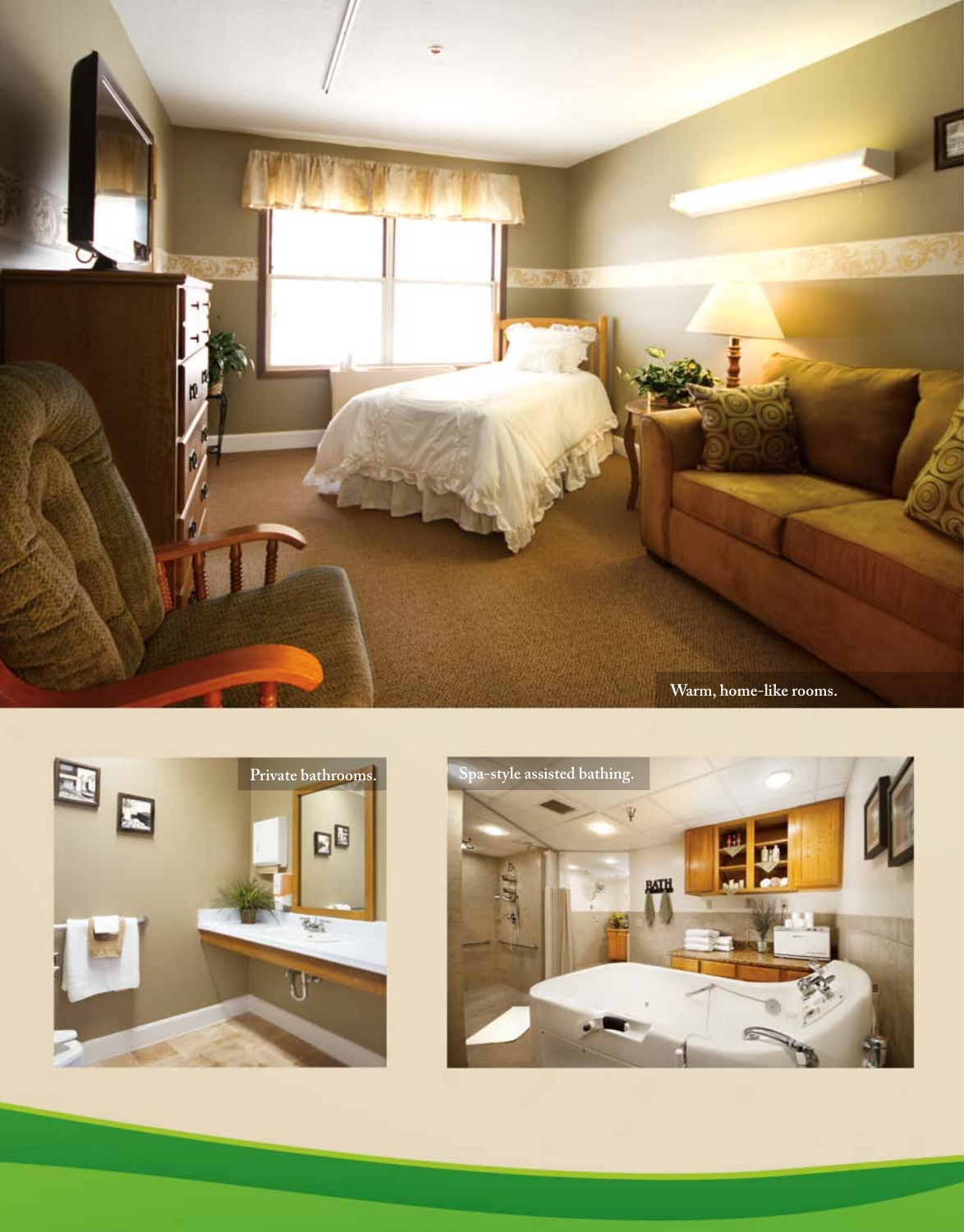### **Resident-centered Service**

#### **Respite Care**

Even though many families take great care in providing support to their loved ones at home, the physical, emotional and financial challenges for the family caregiver can be overwhelming. Blue Valley Senior Living can provide families a much-needed temporary break. That's why we call our care "almost-family-like respite care."

#### **Skilled Nursing and Rehabilitation**

Our therapists and nursing staff are caring and loving and work with their patients daily to help them to get stronger each day, one day at a time. From appropriate exercises to strength-building nutrition, our skilled nursing and rehabilitation services help strengthen the body, mind and spirit, enabling faster recovery and readiness to return home to active and independent living.

#### **Long-term Care**

Blue Valley Senior Living provides a home-like, safe and secure setting for those needing ongoing help. We also serve persons with dementia or Alzheimer's disease. Our goal is to help our residents function at their highest possible level, remaining active and productive for as long as they are able. We provide resident-centered care, a healthy social environment, medical care and all the necessary support in a comfortable home-like environment.

#### **Hospice**

As life comes to an end, there are decisions that families have the opportunity to make. Among them is the opportunity to choose a caring partner to walk with those last few miles. We place hospice among the most important and positive services we provide residents and their families. Even though we may not be able to add days to a resident's life, we strive to add life to his or her days. This Medicare-covered service is one of the most valuable and enduring gifts a family can receive.

#### **Services under one roof**

Home-like atmosphere

Medicare-certified skilled nursing services

Physical, occupational and speech therapy

Dining options

Senior day services

Short-term stays

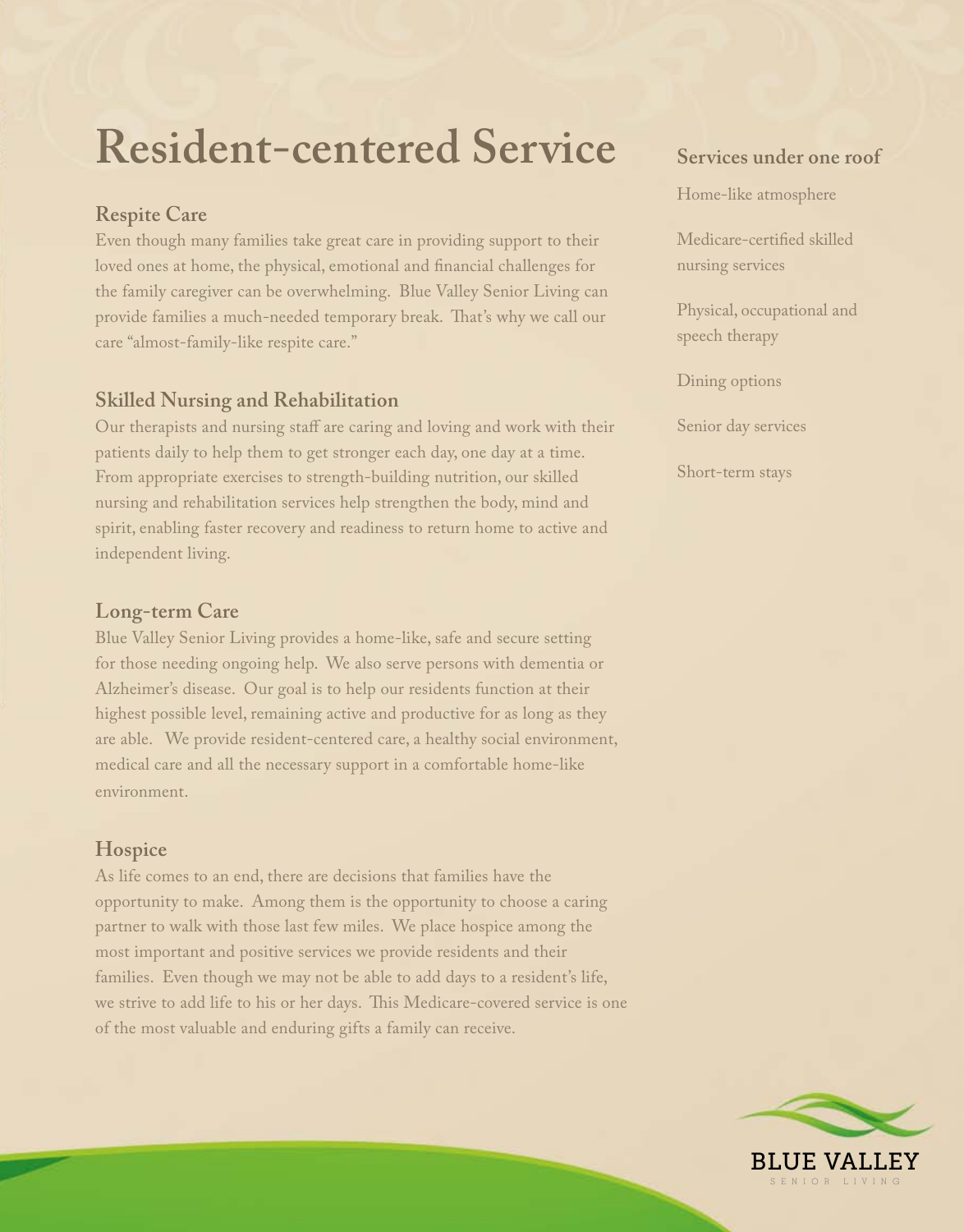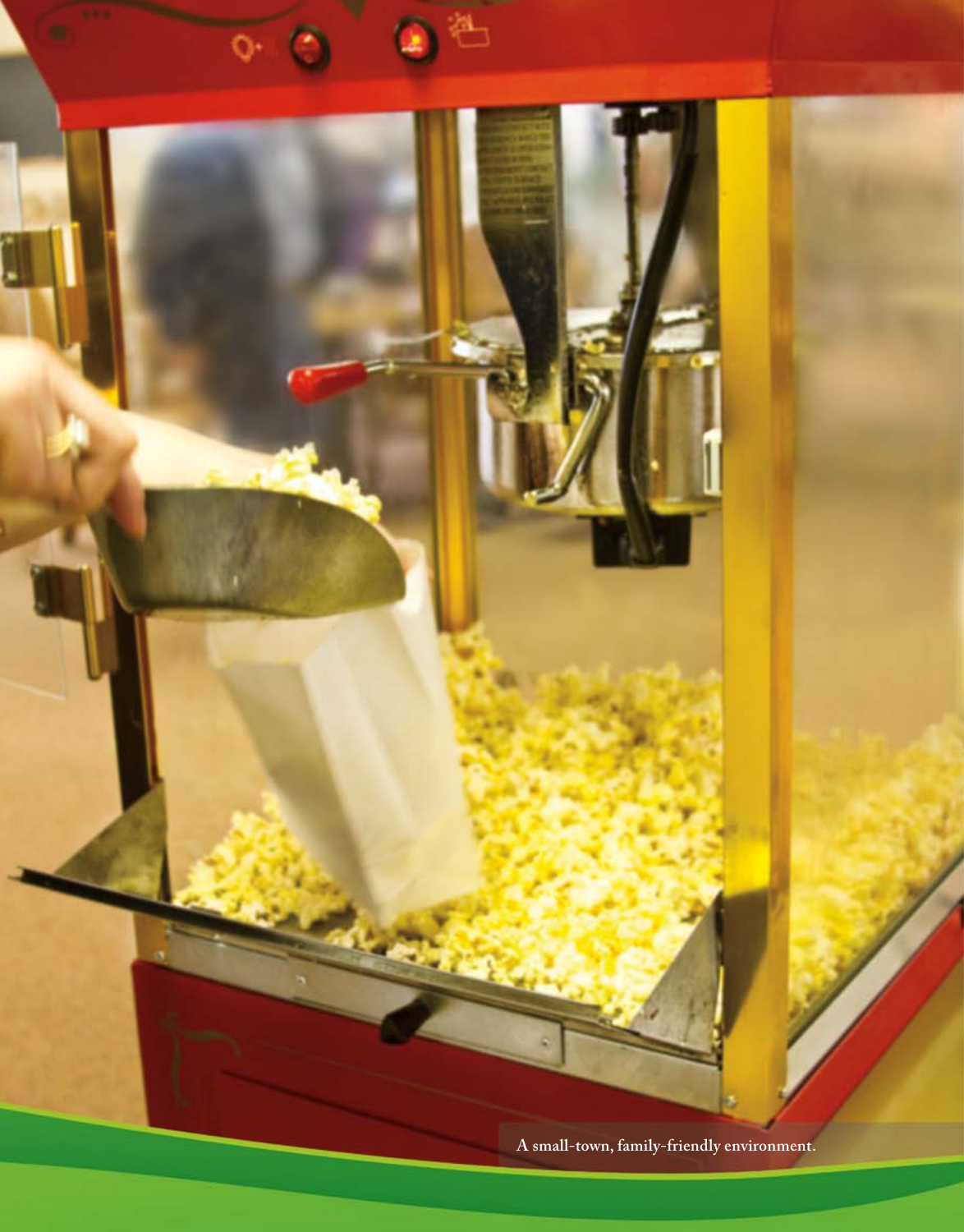## **A Friendly Community**

#### **Blue Rapids, Kansas**

The area is best known for its small-town atmosphere and wonderfully family-friendly atmosphere. It is also known for having access to excellent health care services at the local clinic as well as the clinics and hospital in nearby Marysville.

Community Memorial Healthcare is 15 minutes from Blue Valley Senior Living. It is a state-of-the-art facility offering a wide range of services, including inpatient and outpatient treatment, rehabilitation, transitional care, home health, wellness and education. Marysville-area medical clinics provide specialists from all medical disciplines. What is most unique is that these Marshall County health care organizations work together with Blue Valley Senior Living staff to bring the best care possible to residents and their families.



Less than 50 miles from Manhattan, less than 100 miles from Topeka and 155 miles from Kansas City

#### **Blue Rapids at a Glance**

Family-friendly atmosphere

Excellent health care services

15 minutes from Community Memorial Healthcare

Nearby specialists from all medical disciplines

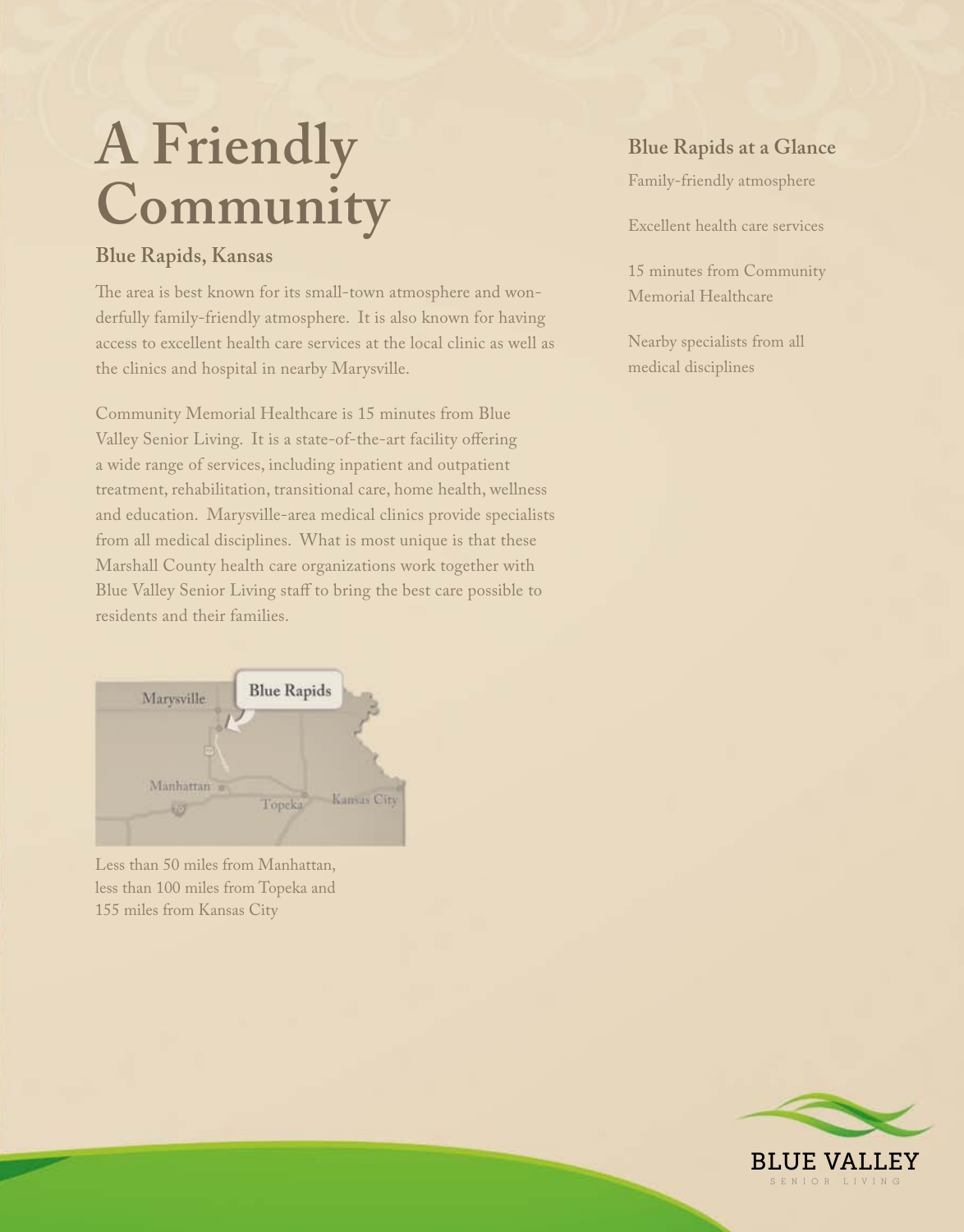#### **Schedule a Visit**

The best way to get to know Blue Valley Senior Living is to see the community up close. Meet the residents, see the suites and taste the food.

> To schedule a visit, contact our administrator at 785.363.7777.